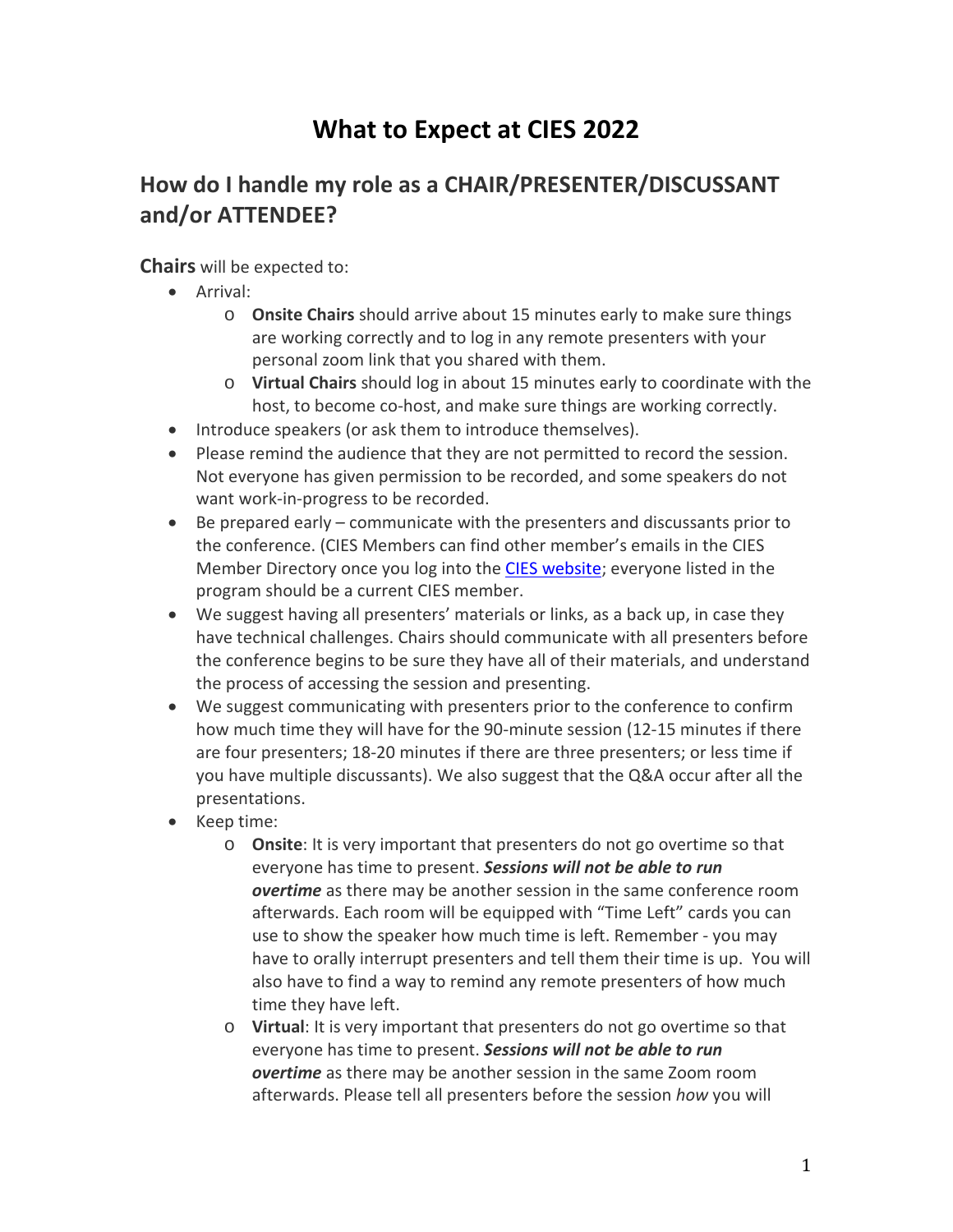keep time. Will you hold up signs that you have downloaded from our website warning them of "5" minutes left, "1" minute" left, and "0" [time is up]? If you use the chat feature on Zoom, the presenters may not be looking at the chat, so you should also develop a back-up strategy. Be sure to ask each speaker to keep an eye on the chat, if you keep time in this way. You may have to orally interrupt presenters and tell them their time is up. S*essions will be ended by the host when the time is up* – they cannot run overtime.

- Monitor the Q&A. Call on those with questions. You may need to encourage audience members with long questions/comments to be brief (to allow for others to participate). You might ask the audience to use the "raise hand" option (in "reactions" at the bottom of the Zoom screen) so that questions are taken in order. (You would then call on people left to right of the screen – the most recent hand that is raised is at the top, left.
- End the session on time. About one minute before the end of the allotted time for the session, you may wish to thank everyone for attending.

## **Presenters** are expected to:

- Arrival:
	- o **Onsite Presenters** should arrive about 15 minutes early to make sure you introduce yourself to the Chair, and to make sure your presentation is uploaded to the conference room laptop, and take your seat. You will present from the front of the room that is set up classroom style and in accordance with COVID-19 protocols. You may remove your mask during your presentation and if responding to a Q&A. You may also use this time to bring in any of your co-authors in that are joining remotely using Zoom links you have shared with them prior to the session from your own personal Zoom accounts.
	- o **Onsite Virtual Presenters** joining onsite sessions should have the contact information for their colleagues in the room in case there is trouble connecting.
	- o **Pajama Panel Virtual Presenters** should log in about 15 minutes early to coordinate with the Chair and make sure things are working correctly.
- Attend your session:
	- o **Onsite Presenters** open your PowerPoint (or similar) from the conference room laptop. Be attentive to your audience. Onsite poster presentations should be at their poster during their scheduled session.
	- o **All Virtual Presenters** share your PowerPoint (or similar) or recording from your own computer using the Screen Share option on Zoom. Be attentive to your audience.
- Keep within your time limits. Whether you are speaking in real time or in a recording, all presenters need to stay within time limits. *Sessions will not be able to run late, and it is important that all speakers have time to present.* Typical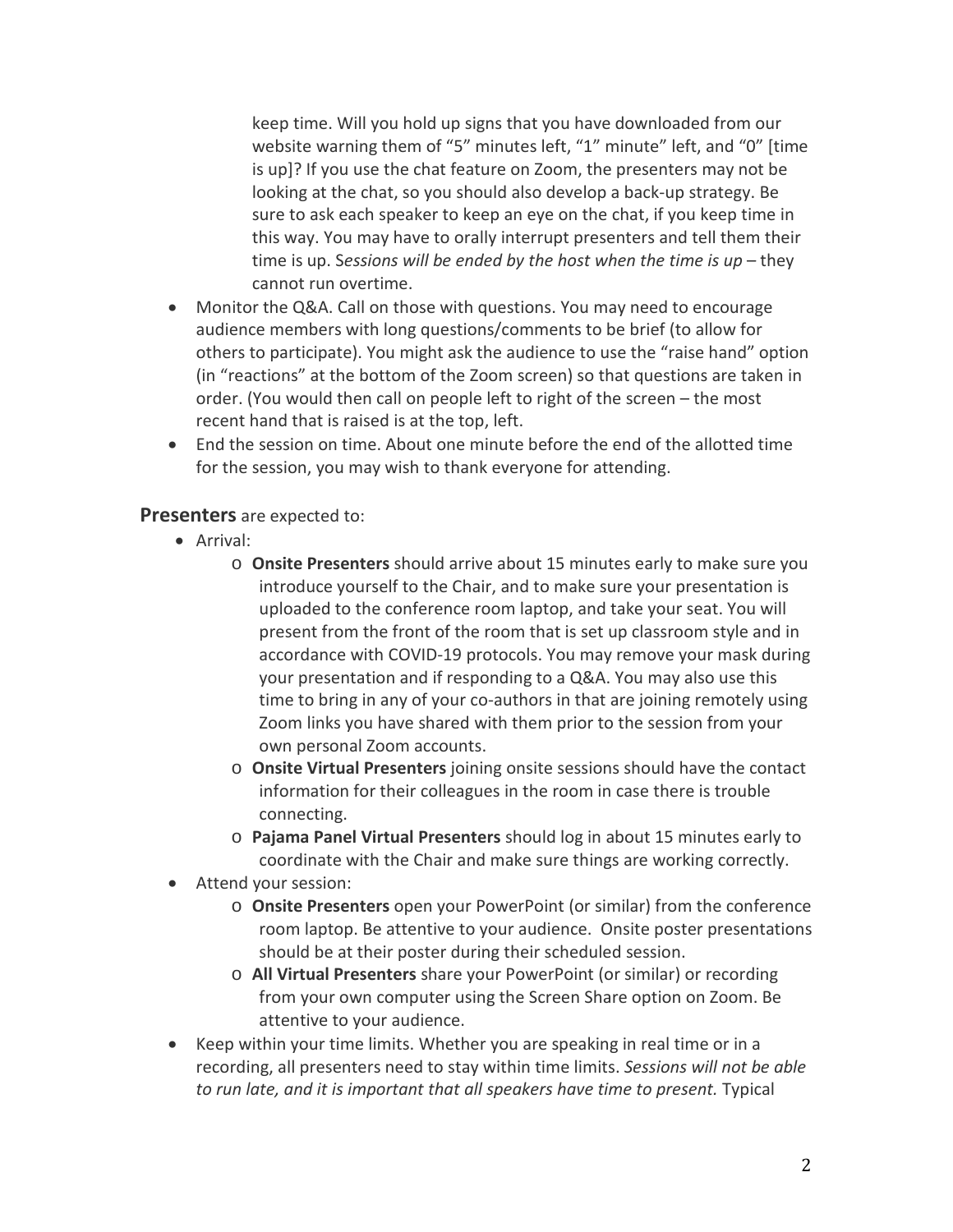timing is 12-15 minutes per presentation –about 30 minutes will remain for discussion and Q&A.

- Be prepared:
	- o **Onsite Presenters** should send your PowerPoint (or similar) to the session Chair *before* the conference, *as a back up*, just in case you have issues if you're keeping your presentation on a web-based platform. We also suggest keeping a copy of your presentation on a flash drive for the same reason.
	- o **All Virtual Presenters** should send your PowerPoint (or other materials) to the session Chair *before* the conference, *as a back up*, just in case you have computer issues (The Chair would then be able to share the PPT while you speak. This is only in case your computer has challenges).
- On your presentation day, **all virtual presenters** should have your PPT ready and open on your computer before the session begins. We suggest you close all other programs – this will make screen sharing easier, and will allow your computer to work faster.
- You will have limited time. If your Chair does not say otherwise, you will have 12- 15 minutes to present; Q&A will occur after all presentations in the session. All sessions will close on time – no exceptions – so each presenter must keep to their allotted time so everyone has a chance to present.
- **All Virtual presenters** will speak in real time on Zoom. Some may opt to prerecord their presentation. If you pre-record your presentation, you will share your screen and play the video on your computer. We recommend you *also* send the link to the Chair, just in case your computer malfunctions. (An easy way to record your video would be to open a Zoom session in which you are the only participant. Record our presentation. Upload it to YouTube. Use this link to play your video in the session, and, we recommend you also give the link to the Chair. Or, if you record your talk with iMovie or a similar app, store it on your computer, you can share it with the Video option in Screen Share.)
- **All Virtual presenters** can use Screen Share to show your PPT *or* video but not both. If you wish to pre-record your presentation, and you also want to use a PPT, incorporate the PPT into the video (i.e., record the PPT in your recording as you are speaking.)
- To learn more about Zoom and its features, please visit [https://learning.zoom.us/learn.](https://learning.zoom.us/learn) They also have live training sessions: [https://support.zoom.us/hc/en-us/articles/360029527911-Live-training](https://support.zoom.us/hc/en-us/articles/360029527911-Live-training-webinars)[webinars.](https://support.zoom.us/hc/en-us/articles/360029527911-Live-training-webinars)
- Stable Internet will be important when connecting to the Conference Hub and virtual sessions and components.
- We suggest that speakers take into account the linguistic variety within CIES. We often have people attending from over 120 countries, and we have people presenting bilingually + English. Please present so that you are clearly understood by people with range of English fluency.